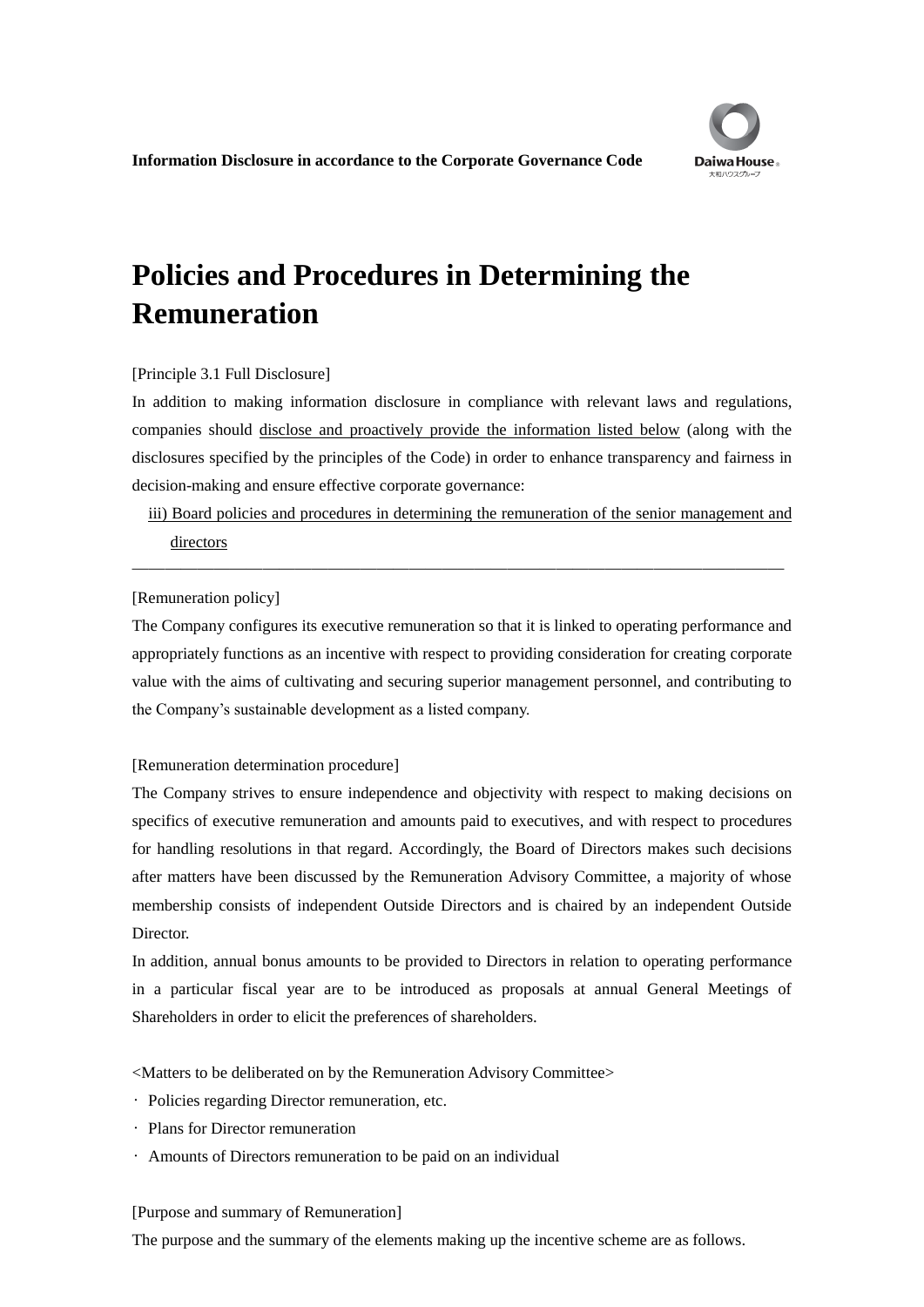#### <Basic remuneration>

All of the Directors and Audit & Supervisory Board Members are eligible to receive a monetary sum of fixed compensation as consideration for "fulfilling responsibilities." Per resolution of the General Meeting of Shareholders, remuneration paid to Directors is limited to 70 million yen per month, and remuneration paid to Audit & Supervisory Board Members is limited to 18 million yen per month. The Company does not provide a retirement benefit.

#### <Annual bonus>

Directors (excluding Outside Directors) are eligible to receive a monetary sum of performance-based remuneration amounting to within 0.5% of consolidated ordinary income as consideration for "generating profits and fostering the Company's growth and development," which is one of the aims of a joint-stock corporation.

To ensure that the annual incentive bonus amount provided to Directors and Audit & Supervisory Board Members in relation to operating performance in the subject fiscal year is in accordance with the will of the shareholders, this amount is tabled as a proposal at the annual General Meeting of Shareholders. (KPI: consolidated ordinary income for a single fiscal year)

# <Share-based remuneration>

Directors (excluding Outside Directors) are eligible to receive the following two types of stock compensation as performance-based remuneration in the form of shares, with the aim of heightening their incentive to enhance the medium- to long-term corporate value by further aligning their interests with those of shareholders.

# (1) Stock delivery trust

This is awarded as consideration for "creating long-term shareholder value."

Under this plan, the Company acquires money in trust up to a monetary amount decided at a General Meeting of Shareholders, and the Company's stock, then delivers shares of stock to the Directors in line with their achievement of ROE (return on equity) targets. (KPI: ROE of the respective fiscal years)

# (2) Performance-linked and restricted share-based remuneration

This remuneration is awarded in order to encourage recipients' commitment to achieving the medium-term performance targets and enhancing shareholder value.

This remuneration plan corresponds with launch of the Medium-Term Management Plan, and is one whereby Company shares subject to transfer restrictions until the time of retirement are granted based on achievement of the consolidated operating income targets of the respective fiscal years during the term of the Medium-Term Management Plan. (KPI: Consolidated operating income during the term of the Medium-Term Management Plan)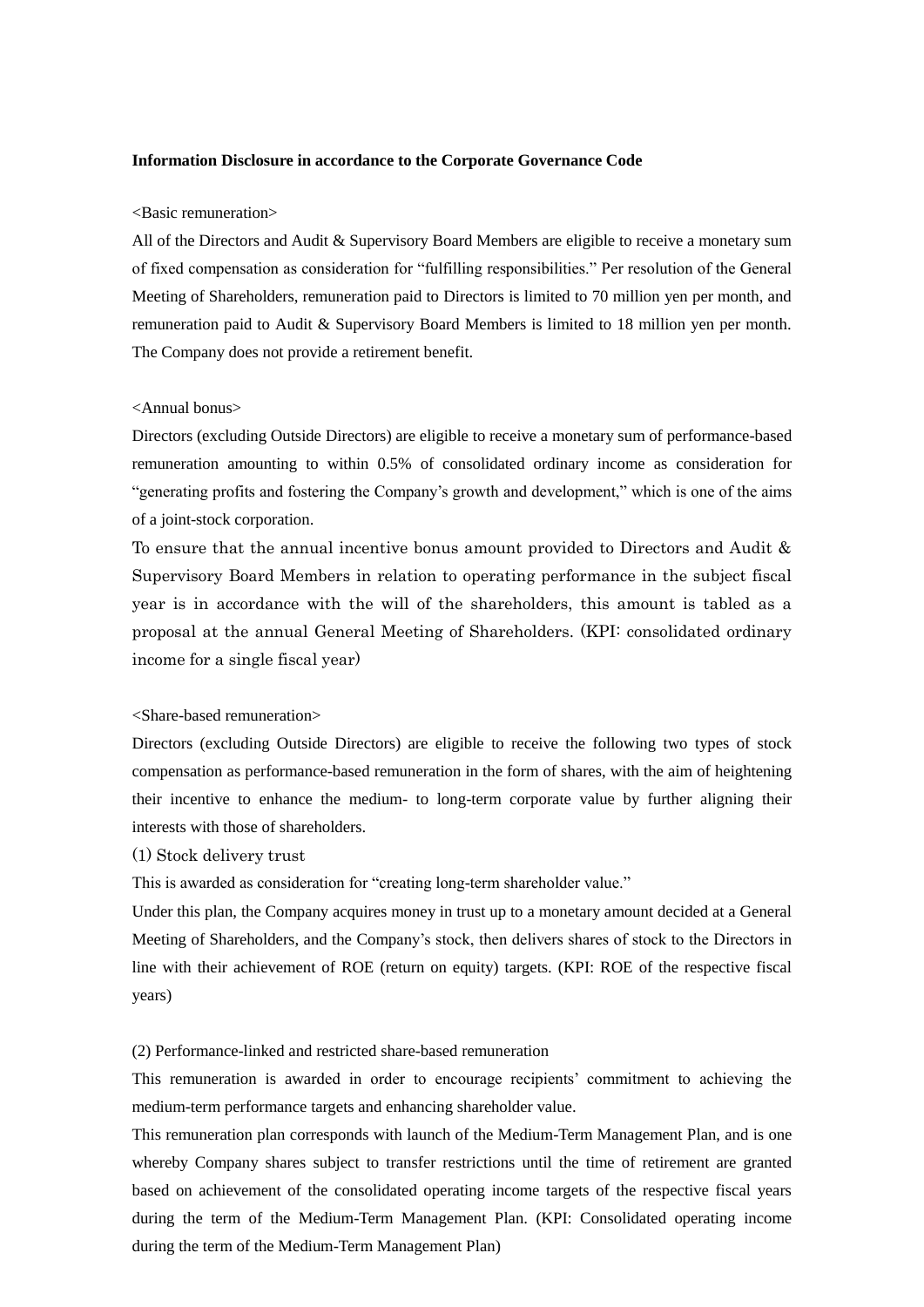Senior managers of the Company and Group companies are also eligible for the Restricted Share Remuneration.

#### [Determining amount of remuneration]

In conjunction with the policy detailed above, the Company strives to ensure that generally 10% of the Restricted Share Remuneration provided is in the form of stock compensation which serves as an incentive to enhance the medium- to long-term corporate value.

Means of determining amounts to be paid as performance-based remuneration are described as follows.

#### < Annual bonus >

Amounts to be paid on an individual level are determined on the basis of overall considerations, enlisting criteria worthy of the Company's focus as benchmarks (the notion of strengthening the management base and other qualitative factors, in addition to sales, earnings and other quantitative factors).

#### <Share-based remuneration>

#### (1) Stock delivery trust

The Plan is a share-based remuneration plan under which the Company contributes money to establish a trust and the trust acquires the Company's shares. The Company's shares corresponding to the number of points granted to individual Directors according to their ranks and ROE would then be delivered to them via the trust.

The number of shares to be delivered to each Director shall be determined by a calculation separately conducted for non-performance-linked and performance-linked portions using the base amount of share-based remuneration, which is computed based on the fixed compensation amount.

For a certain portion of the shares, money shall be delivered in lieu of shares after realization through sale within a trust.

However, the shares to be delivered are subject to transfer restrictions until the time of retirement from office as Director; and the transfer restrictions shall be lifted upon retirement.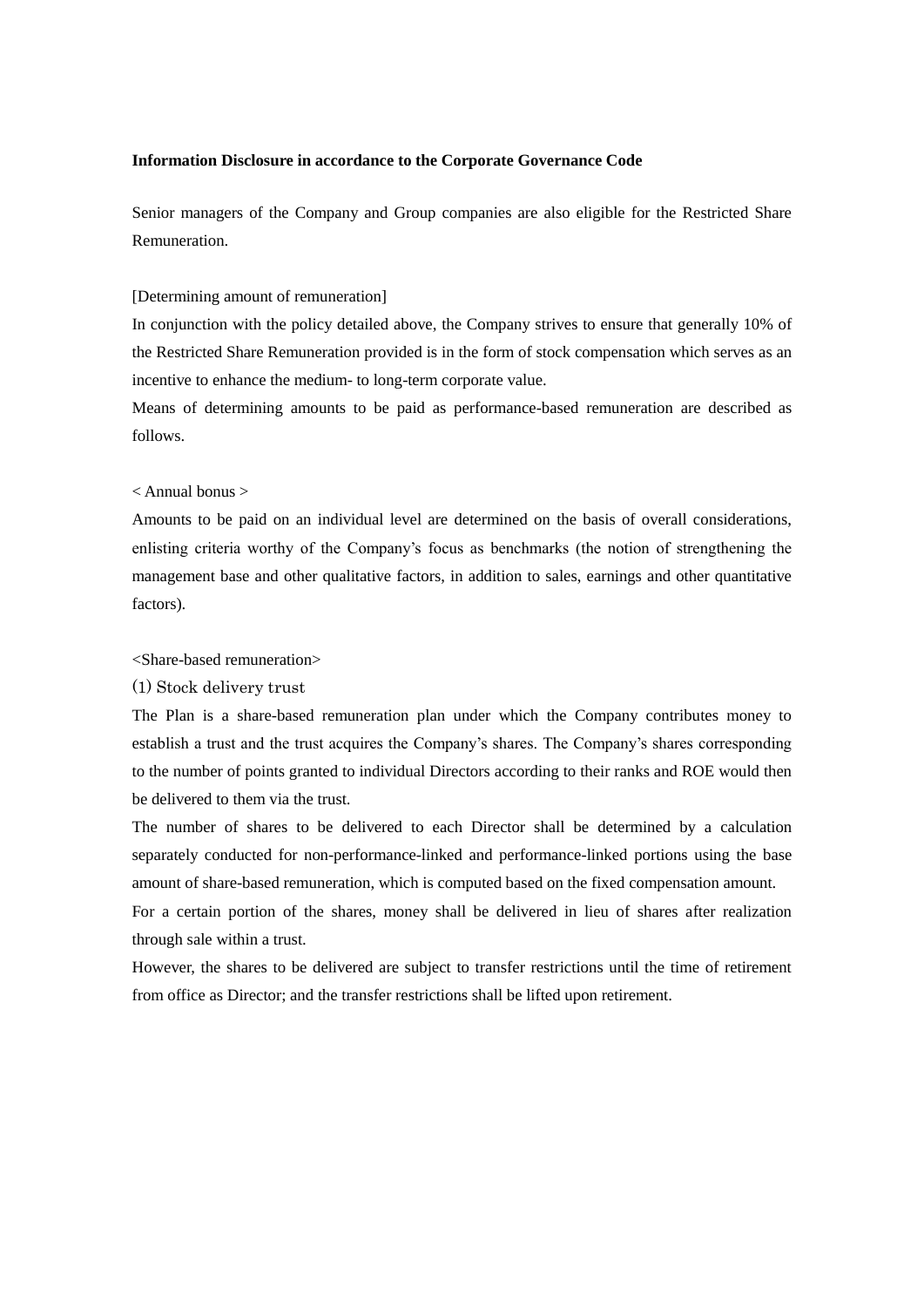<Calculation method>

Non-performance-linked portion  $=$  Base amount of share-based remuneration / Closing price of the Company's shares on the last day of each fiscal year

Performance-linked portion = Base amount of share-based remuneration  $\times$  Performance-linked coefficient / Book value of the trust

The performance-linked coefficient is set to:

"1" if ROE is 13% or higher;

" $0.5$ " if ROE is at least  $8\%$  and less than 13%; and,

"0" if ROE is less than 8%.

\*The ROE target is 13% under the 6th Medium-Term Management Plan.

The Ito Review report proposes ROE of 8% as a minimum target for listed companies.

(2) Performance-linked and restricted share-based remuneration

Under the plan, monetary compensation receivables are awarded in line with the achievement of performance targets during the period that coincides with the Company's Medium-Term Management Plan, and the eligible Directors are granted shares of the Company's common stock subject to transfer restrictions until the time of retirement, in exchange for such monetary compensation receivables.

During the three fiscal years that coincide with the 6th Medium-Term Management Plan (from April 1, 2019 to March 31, 2022), the number of shares to be delivered is determined by multiplying the predetermined "standard number of shares to be delivered" by the "performance-linked coefficient," each fiscal year during which targets for consolidated operating income have been achieved. The total number of shares are then granted in the final fiscal year.

The predetermined standard number of shares to be delivered to Directors is 3,000 shares. The performance-linked coefficient is 0.3 for the initial fiscal year and subsequent fiscal year, and then 0.4 for the final fiscal year.

(Example calculation: scenario involving delivery of shares)

Fiscal year ending March 31, 2020: Operating income target of 378 billion yen achieved  $\rightarrow$  3,000 shares  $\times$  0.3 = 900 shares

Fiscal year ending March 31, 2021: Operating income target of 390 billion yen achieved  $\rightarrow$  3,000 shares  $\times$  0.3 = 900 shares

Fiscal year ending March 31, 2022: Operating income target of 405 billion yen achieved  $\rightarrow$  3,000 shares  $\times$  0.4 = 1,200 shares

A total of 3,000 shares are to be delivered upon conclusion of final fiscal year.

(The performance-linked coefficient for a respective fiscal year is zero if the operating income target is not achieved.)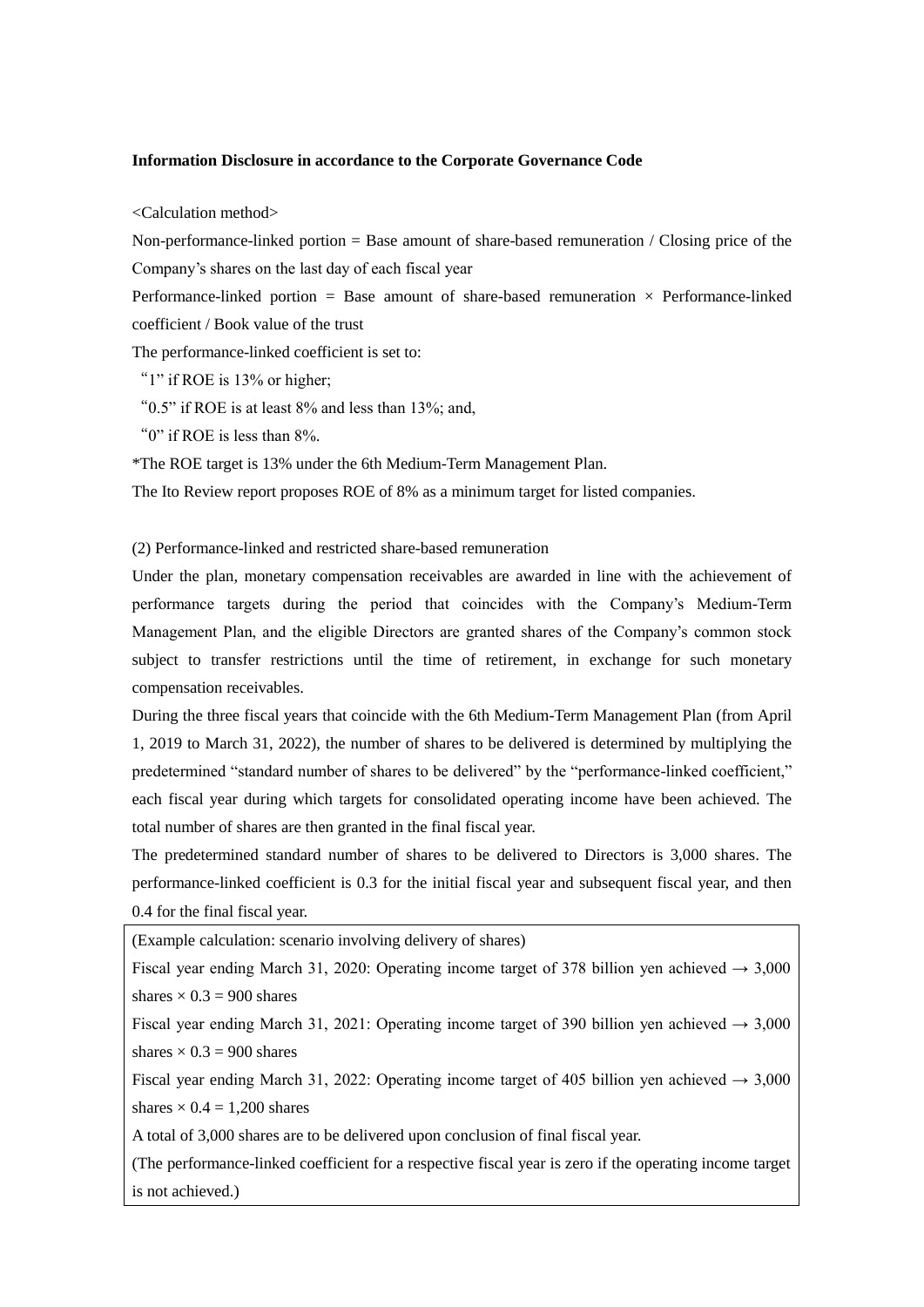However, the shares to be delivered are subject to transfer restrictions until the time of retirement from the position of executive or employee, etc.(\*1), and the transfer restrictions shall be lifted at the time he or she retires or resigns.

In addition, the Company shall pay a monetary amount upon the recipient's retirement or resignation from his or her position of executive or employee, etc., due to the expiration of his or her term of office or other legitimate reason (excluding the case of death), up until the date on which details of the financial statements pertaining to the final fiscal year have been reported to the Ordinary General Meeting of Shareholders. The amount to be paid shall be obtained by multiplying the closing price of the Company's shares traded on the Tokyo Stock Exchange on the date of the recipient's retirement or resignation, by the number of shares obtained by multiplying the standard number of shares to be delivered by a "coefficient of in-office period( $*2$ )" set according to the recipient's length of time in office during the performance assessment period.

(\*1) A Director, Executive Officer (shikko-yaku), Executive Officer (shikko-yakuin) not concurrently serving as a Director, Audit & Supervisory Board Member, Employee, Counselor (komon) or Counselor (sodanyaku) or person with an equivalent position as the aforementioned of the Company or one of its subsidiaries

(\*2) The coefficient of in-office period is calculated as follows, according to the length of time a recipient has served in the position of executive or employee, etc. up until his or her retirement or resignation.

|                                                                                                   | Coefficient for each period |
|---------------------------------------------------------------------------------------------------|-----------------------------|
| Remain in office until the last day of the 81st fiscal year:                                      |                             |
| Remain in office until the last day of the 82nd fiscal year:                                      | 0.3                         |
| Remain in office until the last day of the 83rd fiscal year:                                      | 0.6                         |
| Retire or resign after the end of the 83rd fiscal year and before the<br>date of Right Allotment: | 0.6                         |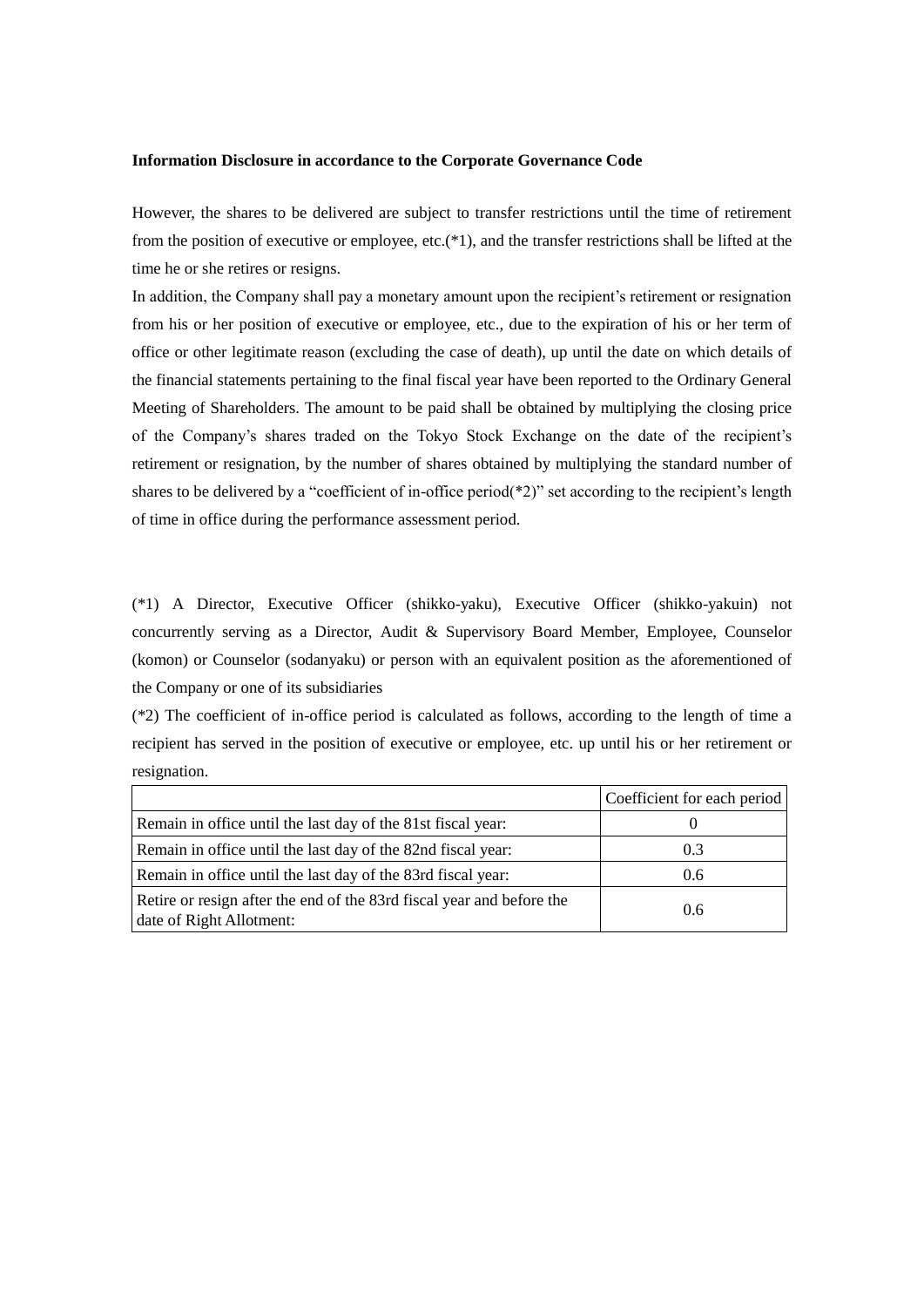# [Stockholding guidelines]

The Company encourages its executives and employees to maintain holdings of its shares through shareholder associations and other such entities with the aims of cultivating the notion that their interests are in alignment with those of shareholders and giving rise to actions that exhibit respect for interests of shareholders.

In particular, the Company has established the stockholding guidelines described below with respect to its managers and managerial candidates who play important roles in ensuring the Companies sustainable growth and increasing its medium- to long-term corporate value. These guidelines generally specify that such parties are to maintain holdings amounting to a certain number of the Company's shares.

<Stockholding guidelines>

| Directors of the Company: | In principle, Directors of the Company should have at least 6,000                             |  |  |  |  |
|---------------------------|-----------------------------------------------------------------------------------------------|--|--|--|--|
|                           | Company's shares within three years of their appointment                                      |  |  |  |  |
| Executive officers:       | In principle, Executive officers should have at least 3,000                                   |  |  |  |  |
|                           | Company's shares within three years of their appointment                                      |  |  |  |  |
|                           | Directors of Group companies: In principle, Directors of Group companies should have at least |  |  |  |  |
|                           | 2,000 Company's shares within three years of their appointment                                |  |  |  |  |